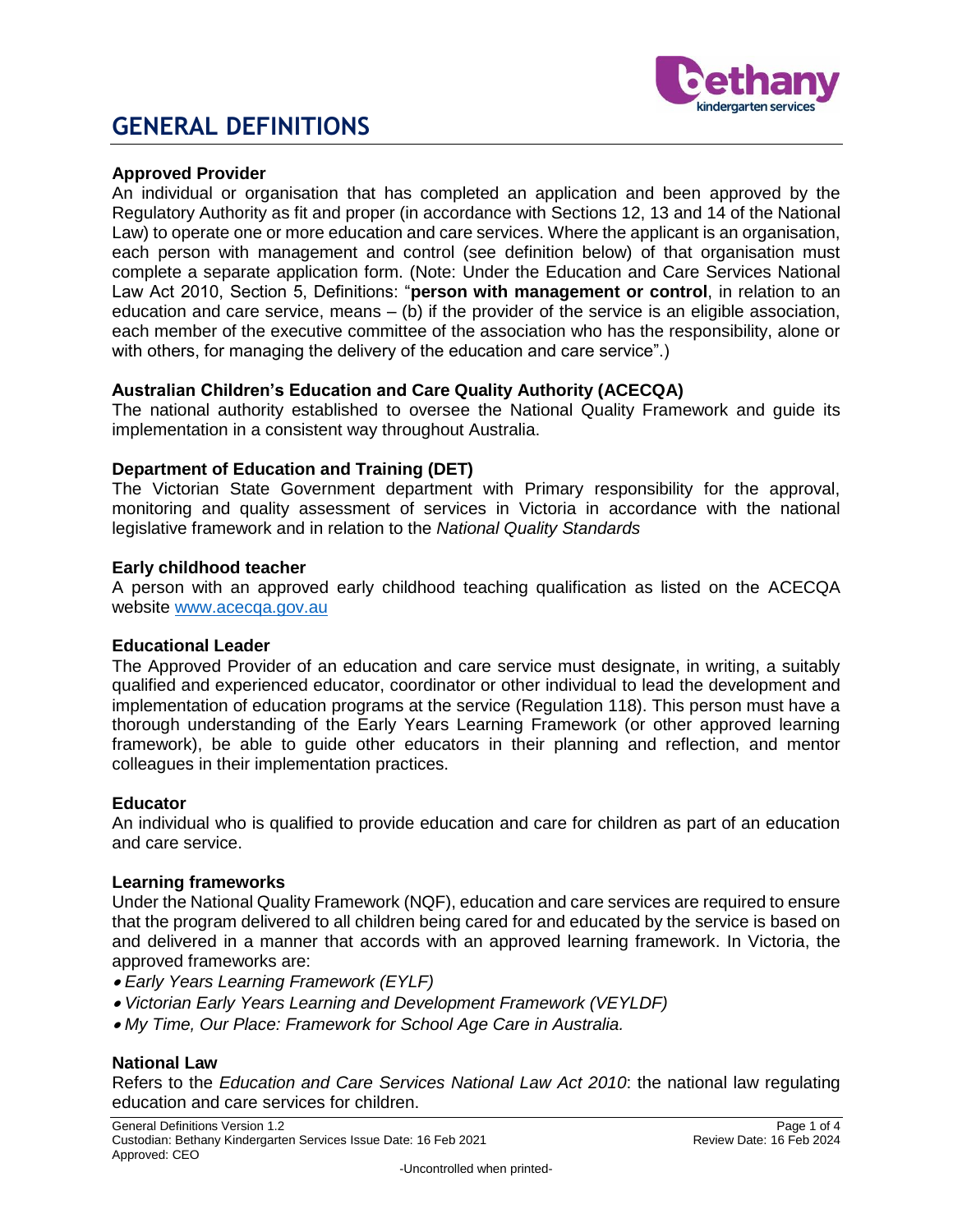

# **National Quality Framework (NQF)**

This framework for the early childhood education and care sector helps providers to improve the quality of services in areas that impact on a child's development. The framework includes:

- a) National Law the Education and Care Services National Law Act 2010
- b) National Regulations the Education and Care Services National Regulations 2011 (please check online to ensure the most current version is being used)
- c) National Quality Standards
- d) An assessment and rating system
- e) A Regulatory Authority in each state and territory with primary responsibility for the approval, monitoring and quality assessment of services in their jurisdiction in accordance with the national legislative framework and in relation to the National Quality Standard
- f) The Australian Children's Education and Care Quality Authority (ACECQA). The national body responsible for providing oversight of the system and ensuring consistency of approach.

# **National Quality Standard (NQS)**

The NQS sets a National benchmark for the quality of children's education and care services. The NQS is comprised of guiding principles, quality areas, standards and elements. There are seven quality areas which capture aspects critical to the provision of quality education and care.

#### **National Regulations**

Refers to the *Education and Care Services National Regulations 2011*: the regulations or rules under which education and care services must operate. The regulations are the way in which the law is applied.

#### **Nominated Supervisor**

A person who has been nominated by the Approved Provider of the service under Part 3 of the Act and who has consented to that nomination in writing can be the Nominated Supervisor. All services must have a Nominated Supervisor with responsibility for the service in accordance with the National Regulations. The Approved Provider must take reasonable steps to ensure that the Nominated Supervisor is a fit and proper person (in accordance with Sections 12, 13 and 14 of the National Law), with suitable skills, qualifications and experience. The Regulatory Authority must be notified if the Nominated Supervisor for the service changes, or is no longer employed at the service.

#### **Person with management or control:**

Means—

- a) if the provider or intended provider of the service is a body corporate, an officer of the body corporate within the meaning of the Corporations Act 2001 of the Commonwealth who is responsible for managing the delivery of the education and care service; or
- b) if the provider of the service is an eligible association, each member of the executive committee of the association who has the responsibility, alone or with others, for managing the delivery of the education and care service; or
- c) if the provider of the service is a partnership, each partner who has the responsibility, alone or with others, for managing the delivery of the education and care service; or
- d) in any other case, a person who has the responsibility, alone or with others, for managing the delivery of the education and care service (Note: Under the *Education and Care Services National Law Act 2010*, Section 5).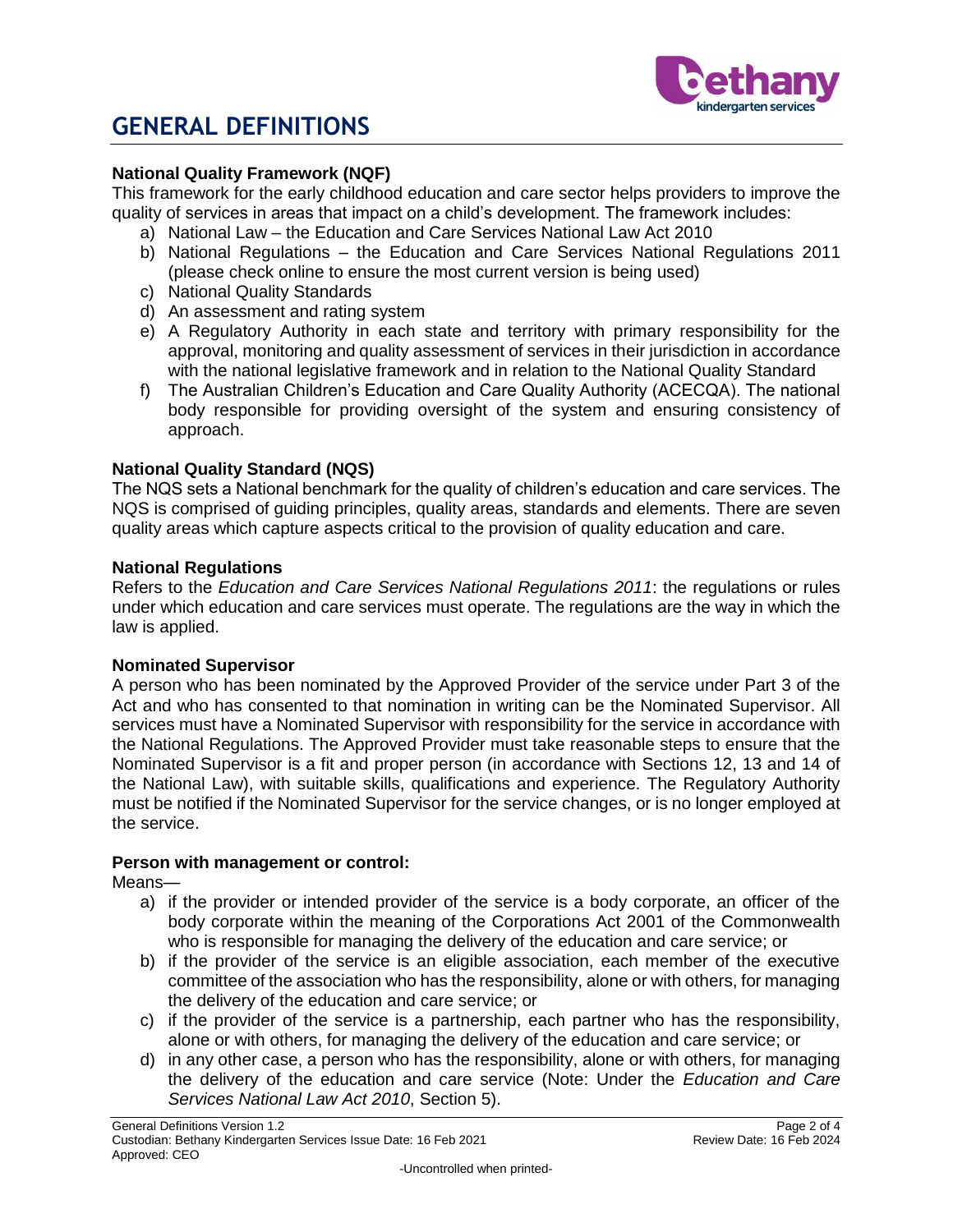

# **Person in day-to-day charge**

A person is in day-today charge if:

- a) the person is placed in day-to-day charge by the approved provider or a nominated supervisor of the education and care service after meeting the definition for a service supervisor certificate: and
- b) the person consents to the placement in writing (Regulation 54)

## **Policy**

A formal statement of principles which provides a framework for decision-making and indicates the course of action to be taken in specific circumstances. Policies provide services with an approved way of operating in relation to particular matters and improve the management of risk. They reflect the values and beliefs of a service, current thinking, national standards and community expectations, and are relevant in terms of current laws and regulations.

## **Procedures**

The steps required to implement and comply with a policy. Procedures specify how to achieve the necessary result by outlining who does what and when. Procedures are succinct, factual and to the point, and are generally expressed as a list.

## **Program**

The group/activity in which a child is enrolled and which has specific hours of attendance.

#### **Regulatory Authority**

See definition for the Department of Education and Training.

# **Responsible Person**

The Approved Provider (if that person is an individual, and in any other case the person with management or control of the service operated by the Approved Provider) or a Nominated Supervisor or person who has been placed in day-today charge of the service in accordance with the National Regulations.

# **Service Supervisor Certificate**

On 1st November 2016 the National Regulations were amended to expand the classes of people who may be covered by a prescribed class supervisor certificate.

The new prescribed classes are set out in regulation 238A, and include a person who is:

- a) responsible for day to day management of the service, or
- b) exercising supervisory and leadership responsibilities for part of the service, or
- c) a family day care coordinator

Certificates issued for people working in one of these roles are referred to as "service supervisor certificates".

Service supervisor certificates will not be issued to a particular person. Instead they may apply to any person working at the service who has been identified by the approved provider as working in one of the above roles.

For example, if the service director is responsible for day to day management of the service, they can be covered under the service supervisor certificate. Similarly, a room leader who is